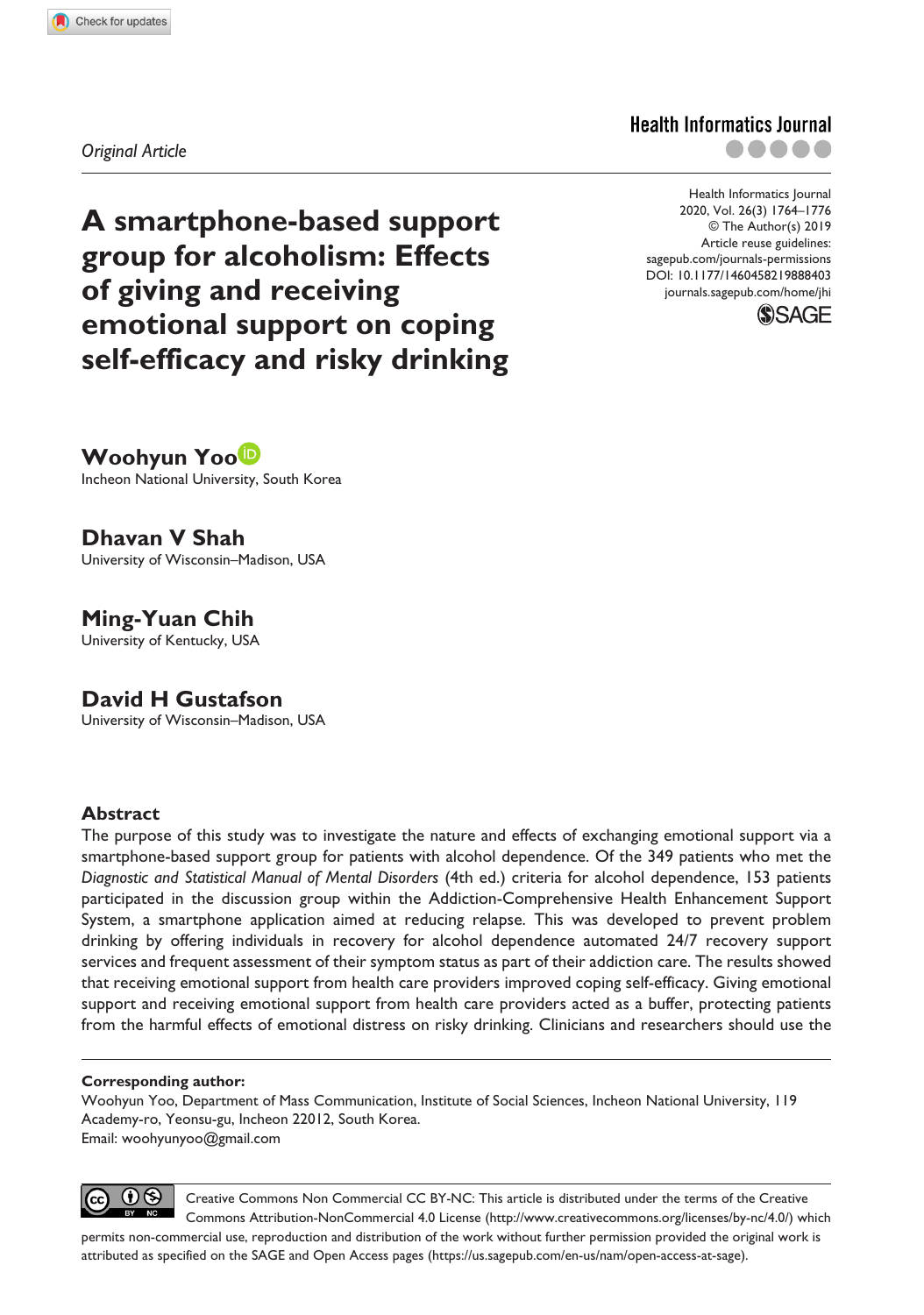features of smartphone-based support groups to reach out to alcoholic patients in need and encourage them to participate in the exchange of emotional support with others.

#### **Keywords**

alcoholism, eHealth, emotional support, mHealth, online social support, smartphone-based support group

## **Introduction**

According to the 2015 National Survey on Drug Use and Health, 17million Americans aged 18 years or older were classified as having alcohol use disorder (AUD). However, only 6.7 percent received treatment for alcohol use at any location, such as a hospital, rehabilitation facility, or mental health center.<sup>1</sup> The majority of alcoholics still engage in excessive or uncontrolled drinking after treatment.<sup>2</sup> Continuing care for AUD is scarce because it is financially overburdened, laborintensive, and unstable.3

As a potential solution to this problem, mobile communication and network technologies have received considerable scholarly attention. In particular, smartphone technology notably helps individuals with AUD access a variety of health care services in cost-effective, flexible, and efficient ways.4 More importantly, mobile communication technologies have led to a proliferation of online support groups for people with alcohol dependence. In online alcoholism support groups, emotional support is frequently enacted through mutually supportive communication behaviors,<sup>5,6</sup> and group members have been observed to be highly satisfied with the social support they exchange.7

Despite the growing body of research on online social support in alcoholism treatment, little is known regarding the features and benefits of online social support through mobile interactions in the treatment of alcohol use disorders. Therefore, the primary goal of this study was to investigate the nature and effects of communicating emotional support via smartphone-based online support groups for patients with alcohol dependence.

### *Smartphone-based support groups and alcoholism treatment*

For individuals with chronic diseases wanting to exchange social support, online support groups have been recognized as the most helpful and attractive source. Online support group members can gain access to support when they most need it as they are not constrained by either geography or time.<sup>8</sup> Reduced social cues may also help people feel comfortable in sharing potentially embarrassing information or discussing stigmatized topics. Moreover, interaction in online support groups is typically asynchronous, such that the group members can more effectively manage how and what they contribute to discussions compared to individuals in offline support groups.

Due to these advantages, alcohol-dependent individuals are more likely to engage in online support groups and benefit from group participation. Cunningham<sup>9</sup> found that the participants in online alcoholism support groups showed a significant reduction in alcohol consumption at a 6-month follow-up. These online support groups were particularly efficacious for social support among people with alcohol problems in rural and remote areas. More recently, social support is being exchanged through new modes of online communication, such as smartphones.9–11 Given the growing popularity and advantages of smartphones, it is plausible that smartphone-based support groups create a virtual environment open to sharing experiences and information and providing support to group members. Past research has shown that patients tend to regard smartphone-based support groups as peer social networks or as a means of receiving professional support.12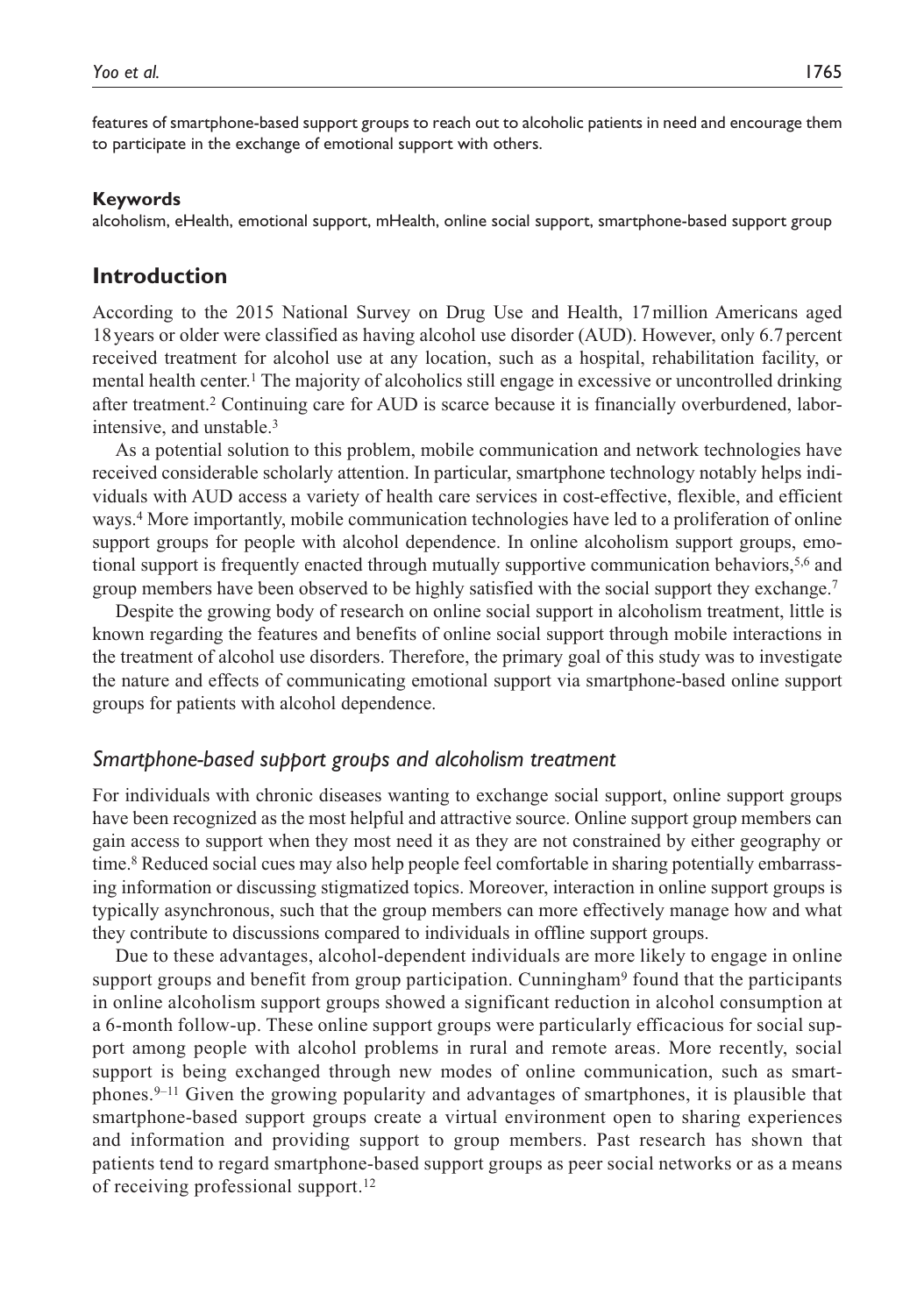# *Direct and stress-buffering effects of emotional support*

Given that online communication is one primary way in which individuals can communicate social support in virtual communities, how to exchange social support online can be categorized into two message-relevant behaviors: message expression and reception. From a message expressioneffects paradigm, the construction of social support messages produces several health benefits. Previous research has demonstrated the health-related benefits of the provision of emotional support in online support groups for people with chronic diseases.<sup>13–15</sup> According to a message reception-effects paradigm, the reception of social support in online support groups result in a range of health benefits by addressing emotions such as fear, anger, and depression or fulfilling the need for advice or guidance concerning possible solutions to a problem.14,16 The effects of receiving support may vary depending on the type of support provider. In general, social support groups have two main sources of support: (1) peer patients and (2) health care providers. Individuals with similar health problems are well placed to empathize with one another and may thus be a valuable source of social support.17,18 Health care providers are willing to provide emotional support by speaking emphatically regarding patients' fears and worries.<sup>19,20</sup>

In light of the several benefits associated with exchanging social support in online support groups, it is assumed that patients benefit from giving and/or receiving emotional support via smartphone-based alcoholism support groups. Emotional support has been empirically demonstrated to be effective in improving treatment for alcoholism. Macdonald<sup>21</sup> found that female alcoholics who had many close and emotionally supportive relationships tended to do better in terms of sobriety than those who were emotionally isolated. Dobkin et al.<sup>22</sup> also found that alcoholdependent patients with high emotional support reported significant declines in the severity of alcohol abuse.

To examine the effects of giving and receiving emotional support in alcoholism treatment, this research employed two theoretical frameworks of social support: (1) the direct model and (2) the stress-buffering model. The direct model asserts that social support produces generalized positive outcomes for individuals regardless of the level of stressful life events. There is substantial evidence to prove a direct link between social support and alcoholism treatment outcomes.21,23–25 In a similar vein, the exchange of emotional support may encourage individuals with AUD to cope with their addiction problems. Specifically, giving and receiving emotionally supportive messages in a smartphone-based alcoholism support group is expected to have direct effects on coping self-efficacy and risky drinking days. To test the potential direct effects, we proposed the following hypotheses:

*H1*. Giving emotional support (H1a), receiving emotional support from peer patients (H1b), and receiving emotional support from health care providers (H1c) will be positively associated with coping self-efficacy.

*H2*. Giving emotional support (H2a), receiving emotional support from peer patients (H2b), and receiving emotional support from health care providers (H2c) will be negatively associated with risky drinking days.

According to the stress-buffering model of social support,<sup>26</sup> social support improves outcomes in a variety of settings by buffering the effect of stress.<sup>26–28</sup> The stress-buffering role of social support has been documented in the context of alcohol involvement such that social support can alleviate the negative effect of stress on alcohol consumption.29–31 From this perspective, it is plausible to predict that giving and receiving emotional support buffer the impact of psychological distress on alcoholism treatment outcomes. Accordingly, we proposed the following hypotheses: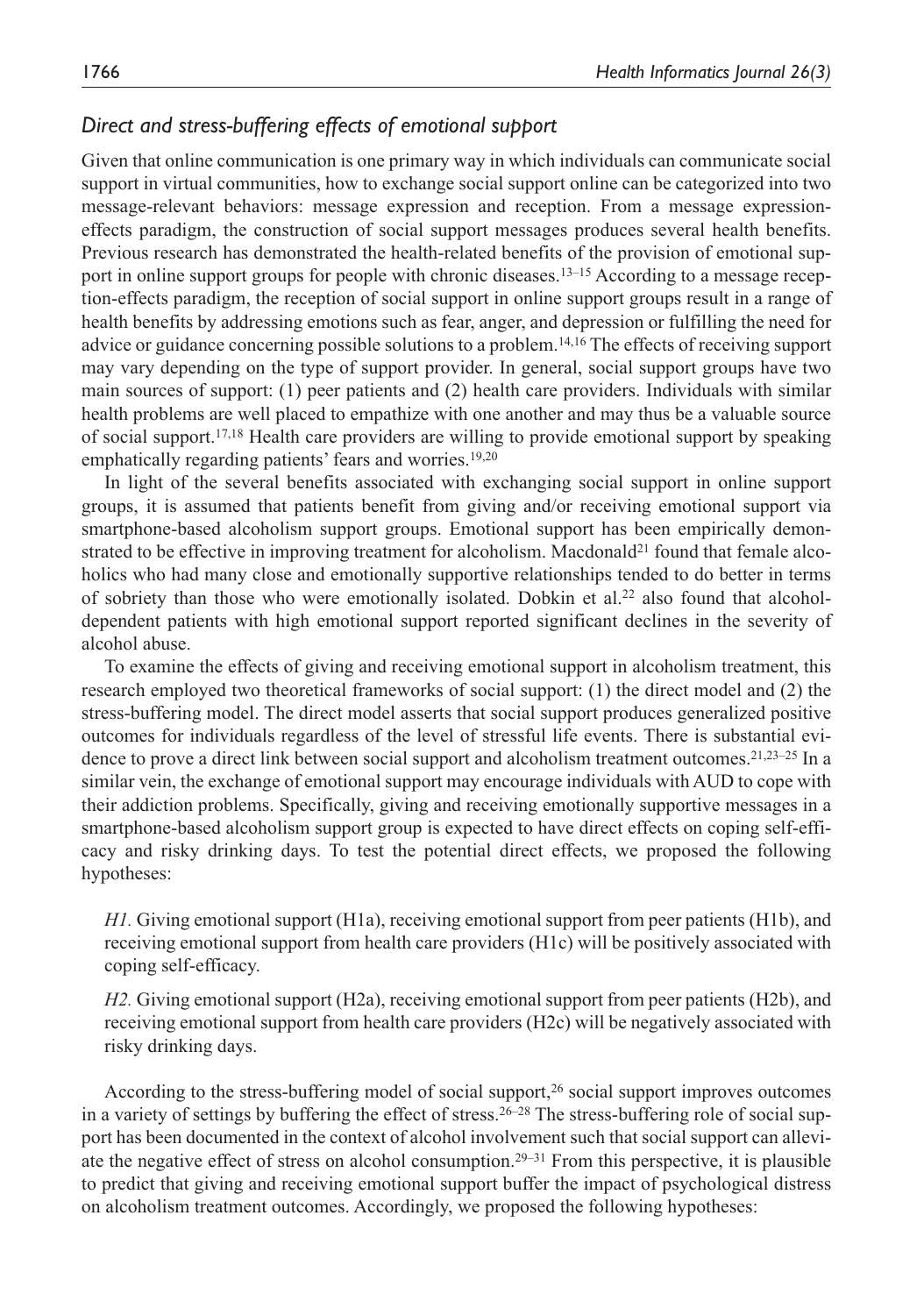*H3.* Giving emotional support (H3a), receiving emotional support from peer patients (H3b), and receiving emotional support from health care providers (H3c) will moderate the negative relationship between emotional distress and coping self-efficacy such that this association will be weaker for those who give and receive more emotional support.

*H4.* Giving emotional support (H4a), receiving emotional support from peer patients (H4b), and receiving emotional support from health care providers (H4c) will moderate the positive relationship between emotional distress and risky drinking days such that this association will be weaker for those who give and receive more emotional support.

Although giving and receiving emotionally supportive messages in a smartphone-based alcoholism support group have the potential to improve AUD treatment outcomes, not all participants may benefit equally from exchanging emotional support. There is evidence that the effects of exchanging emotional support via online patient support groups may differ according to individual difference variables.13,15,32 We assumed that the current state of disorders moderates the effects of giving and receiving emotional support on coping self-efficacy and risky drinking days. Specifically, alcoholic patients with other drug disorders are more likely to experience higher psychological stress and need more emotional support. Thus, exchanging emotional support may be most beneficial for those with alcohol and any other drug disorder (AODD). Based on this reasoning, the following hypothesis was put forward:

*H5.* Giving and receiving emotional support will be more beneficial to individuals with AODD than those with AUD.

# **Methods**

# *A-CHESS discussion group and study sample*

The University of Wisconsin's Center for Health Enhancement Systems Studies launched a smartphone-based, relapse-prevention program called Addiction-Comprehensive Health Enhancement Support System (A-CHESS). A-CHESS was designed to improve the management and continuing care in AUD by offering various services at almost any time and place.4 The smartphone-based support group examined in this study was an online bulletin board-formatted discussion group in A-CHESS (see Figure 1).

This study used data that were originally collected as part of a randomized controlled trial of A-CHESS, including 349 patients who met the *Diagnostic and Statistical Manual of Mental Disorders* (4th ed.; DSM-IV) criteria for alcohol dependence. Of the 349 patients, 170 patients could access the A-CHESS discussion group. The final sample for this study was limited to the 153 patients who either wrote or read at least one message in the A-CHESS discussion group during the 12-month study period. This criterion has been commonly used as a reasonable lower limit for participation in previous studies examining the health benefits of participation in online support groups.11,13–15 Table 1 summarizes the demographic and clinical characteristics of the group participants.

## *Data construction*

The data used in this study resulted from a combination of three major data components: (1) messages posted in the A-CHESS discussion group, (2) action log data of the A-CHESS discussion group usage, and (3) pretest and posttest survey data. This data construction process has been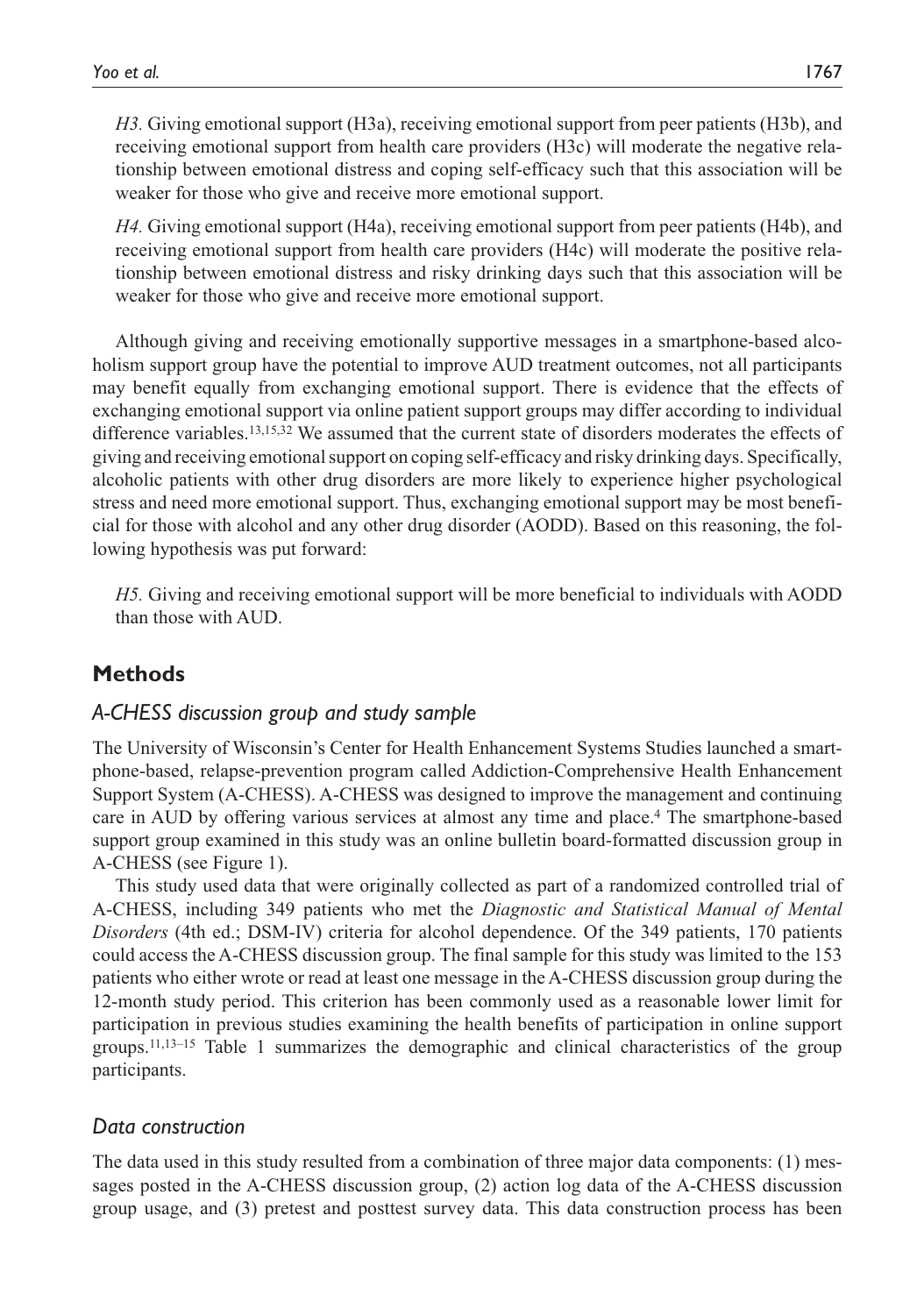

**Figure 1.** A-CHESS discussion group.

commonly used to capture social support communication in online interactions and to gauge the effects on outcomes.11,13–15

To explore emotional support, this study analyzed the entire body of each participant's discussion messages of the A-CHESS discussion group. Using Provalis Research's QDA Miner 4.1 and WordStat 6.1, a total of 2746 messages posted by the participants of the A-CHESS discussion group were analyzed. Each discrete message post was the unit of analysis. In the computer-aided content analysis, we performed an extensive review of the relevant literature to establish the coding categories of emotional support, including sympathy, understanding/empathy, encouragement, caring/concern, and affirmation/validation in emotional support categories. After defining these coding categories, we created dictionaries of keywords associated with each category. Using the keyword dictionaries, coding rules were created by establishing a relationship between multiple terms, phrases, or concepts. The coding rules helped specify under what conditions a particular idea or category of ideas should be coded. An idea category consisted of a single term or several words. We integrated the results of the content analysis of emotional support in the A-CHESS discussion group messages with the action log data gathered in the A-CHESS database management system. The action log data collection system enabled us to track a variety of individual participant's usage statistics. With regard to A-CHESS discussion group usage, these data provided information on which participant wrote and/or read each message. The action-level, content-coded data were finally combined with the pretest and posttest survey data to examine the research questions.

# *Measures*

To measure the expression and reception of emotional support as independent variables, this study used a proportion measure consistent with previous research.<sup>13–15</sup> Giving emotional support was measured by the total count of giving emotional support divided by the total number of messages written  $(M=0.64, SD=0.73)$ . Receiving emotional support from peer patients was measured by the total count of receiving emotional support provided by peer patients divided by the total number of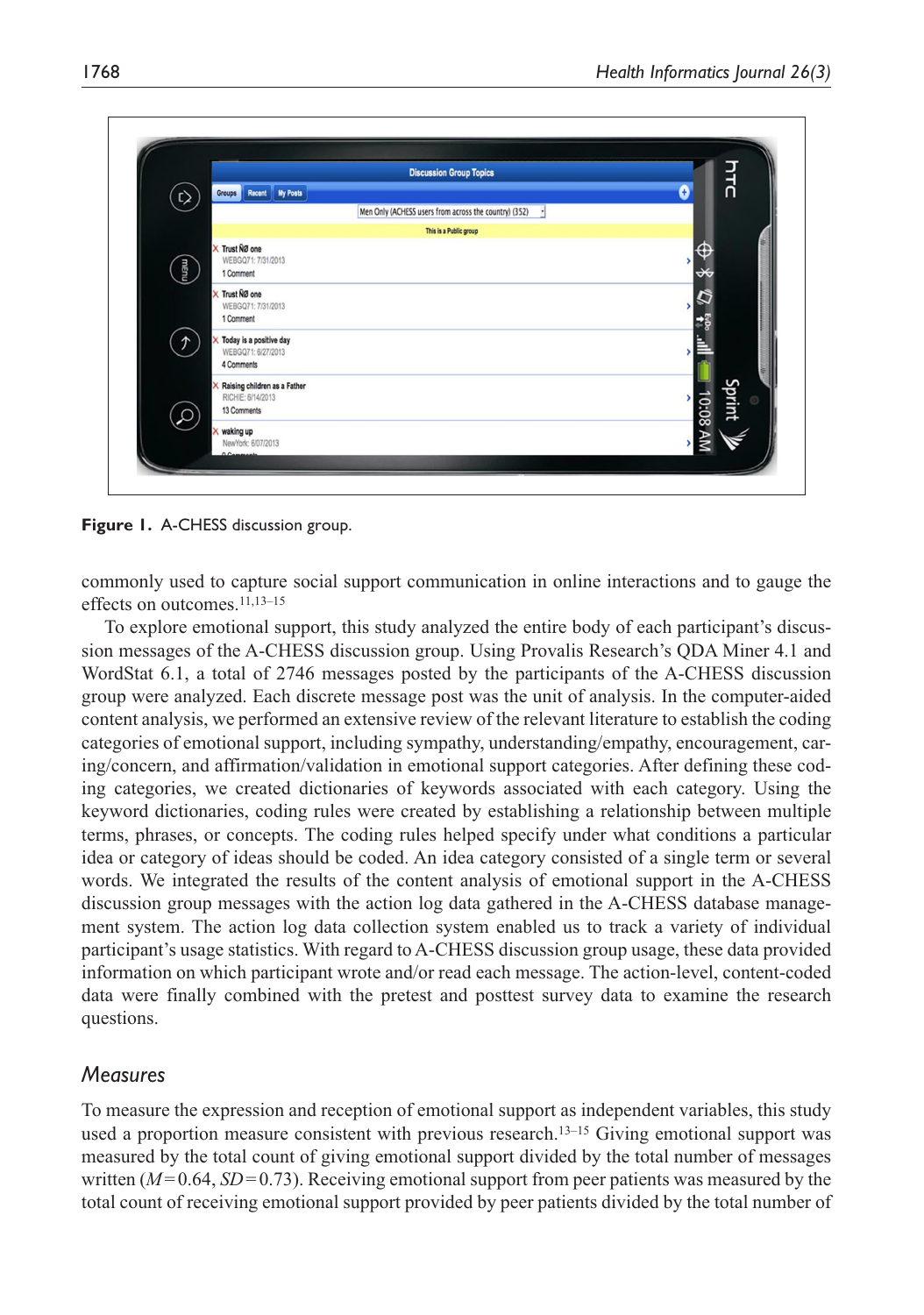| Characteristics                                      | Participants (N = 153) |
|------------------------------------------------------|------------------------|
| Age                                                  |                        |
| Mean (SD)                                            | 38.40 (9.63)           |
| Gender                                               |                        |
| Male                                                 | 88 (57.5%)             |
| Female                                               | 65 (42.5%)             |
| Ethnicity                                            |                        |
| Caucasian                                            | 127 (83.0%)            |
| African American                                     | 20(13.1%)              |
| Other                                                | 106(3.9%)              |
| Education                                            |                        |
| Never attended high school                           | 107 (4.6%)             |
| Some high school                                     | 30 (19.6%)             |
| High school diploma or General Education Development | 53 (34.6%)             |
| Some college courses                                 | 41 (26.8%)             |
| 2-year college degree                                | 9(5.9%)                |
| 4-year college degree                                | 12 (7.8%)              |
| Graduate degree                                      | 1(0.7%)                |
| Monthly family income                                |                        |
| Under US\$1000                                       | 107 (69.9%)            |
| US\$1000 to US\$1999                                 | 24 (15.7%)             |
| US\$2000 to US\$2999                                 | 11(7.2%)               |
| US\$3000 to US\$3999                                 | 2(1.3%)                |
| US\$4000 to US\$4999                                 | 3(2.0%)                |
| US\$5000 and over                                    | 6(3.9%)                |
| Current employment status                            |                        |
| Yes                                                  | 30 (19.6%)             |
| No                                                   | 123 (80.4%)            |
| Using other drugs besides alcohol                    |                        |
| Yes                                                  | 94 (61.4%)             |
| No                                                   | 59 (38.6%)             |
| Duration of drinking problems (years)                |                        |
| Mean (SD)                                            | 16.59 (10.01)          |
| Number of attempt to quit drinking                   |                        |
| Mean (SD)                                            | 10.32(31.41)           |
| High-risk taker                                      |                        |
| Yes                                                  | 92(60.1%)              |
| No                                                   | 61 (39.9%)             |

SD: standard deviation.

messages read ( $M=0.79$ ,  $SD=0.45$ ). Receiving emotional support from health care providers was measured by the total count of receiving emotional support provided by health care providers divided by the number of messages read  $(M=0.12, SD=0.20)$ .

Coping self-efficacy in resisting alcohol use was assessed using the eight-item Drug-Taking Confidence Questionnaire.33 Participants were asked to rate how confident they were in resisting the urge to consume alcohol in specific situations on a five-point scale ranging from 1 (*not at all confident*) to 5 (*very confident*) ( $M=4.20$ ,  $SD=0.77$ ,  $\alpha=0.89$ ).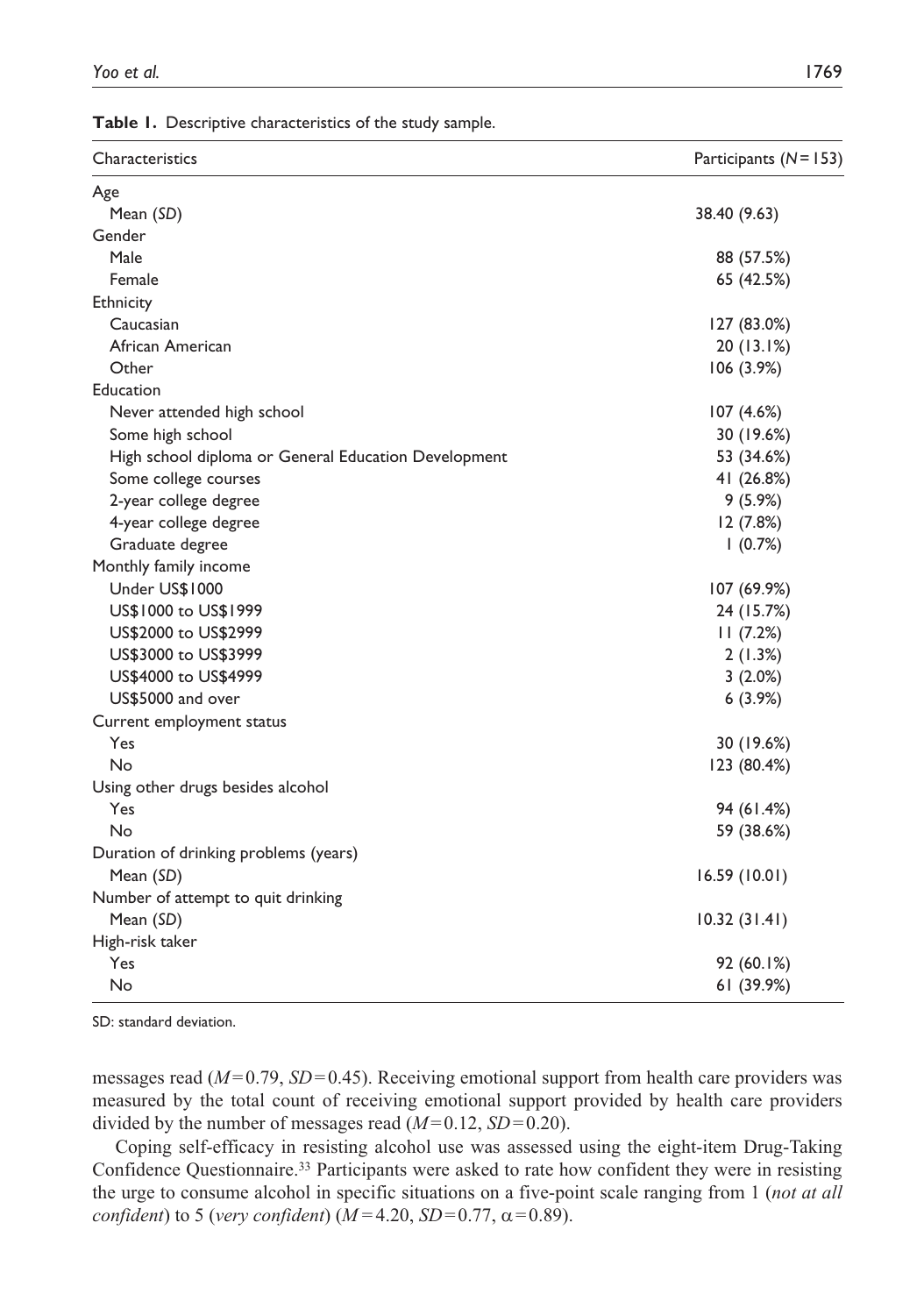Risky drinking days were defined as those on which a patient's drinking in a 2-h period exceeded four standard drinks for men and three standard drinks for women using the National Institute on Alcohol Abuse and Alcoholism definition of a standard drink as one containing approximately 14 g of pure alcohol.34 Patients reported the number of risky drinking days that they had in the previous 30 days (*M*=1.00, *SD*=4.02).

Emotional distress was measured by modifying the negative affect subscale of the International Positive and Negative Affect Schedule Short Form.35 This scale consisted of 13 items that described negative feelings and emotions. Patients were asked to rate the extent to which they had experienced each particular feeling and emotion during the last month. Responses to each item were recorded on a five-point scale ranging from 1 (*almost never*) to 5 (*almost always*), and all scores were averaged to create an index for emotional distress ( $M=2.35$ ,  $SD=0.90$ ,  $\alpha=0.94$ ).

*Analytic framework.* In this study, two ordinary least squares hierarchical regression analyses were performed to examine the direct and stress-buffering effects of giving and receiving emotional support on coping self-efficacy and risky drinking days. Of the 153 participants, 28 patients with missing data were excluded using listwise deletion, resulting in a sample of 125 patients with complete data for the regression analysis. In each regression model, demographic and clinical controls were entered in the first block. To examine the direct relationships between exchanging emotional support and risky drinking days, the second block consisted of giving emotional support, receiving emotional support from peer patients, and receiving emotional support from health care providers. For the analysis of stress-buffering effects, emotional distress was entered into the third block, and the hypothesized two-way interaction terms were later entered into the final block. Interaction terms were constructed by multiplying the standardized values of the main effect variables to reduce possible multicollinearity problems between the interaction terms and their components.

# **Results**

H1 predicted that the provision and receipt of emotional support would be positively related to coping self-efficacy. As shown in Table 2, only receiving emotional support from health care providers had a positive impact on coping self-efficacy ( $\beta$ =0.23, *p* < 0.05). H2 posited that the provision and receipt of emotional support would be negatively related to risky drinking days. However, none of the three behaviors were significantly associated with risky drinking days. Thus, H1 was partially supported, and H2 was not supported.

H3 stated that the negative relationship between emotional distress and coping self-efficacy would be moderated by the provision and receipt of emotional support, such that the negative influence of emotional distress on coping self-efficacy would be weaker for those who exchanged more emotionally supportive messages in a smartphone-based support group. Contrary to our expectations, however, neither giving nor receiving emotional support moderated the negative effect of emotional distress on coping self-efficacy. H4 proposed that the positive relationship between emotional distress and risky drinking days would be moderated by the exchange of emotional support such that the positive influence of emotional distress on risky drinking days would be weaker for those who gave and received more emotional support. As presented in Table 2, two interactions were found to be significant (giving emotional support  $\times$  emotional distress:  $\beta = -0.24$ ,  $p < 0.05$ ; receiving emotional support from health care providers  $\times$  emotional distress:  $β = 0.21$ ,  $p < 0.05$ ). As shown in Figure 2, the positive effect of emotional distress on risky drinking days was weaker among those who provided high emotional support than those who gave low emotional support. Similarly, emotional distress led to fewer risky drinking days for those who received high emotional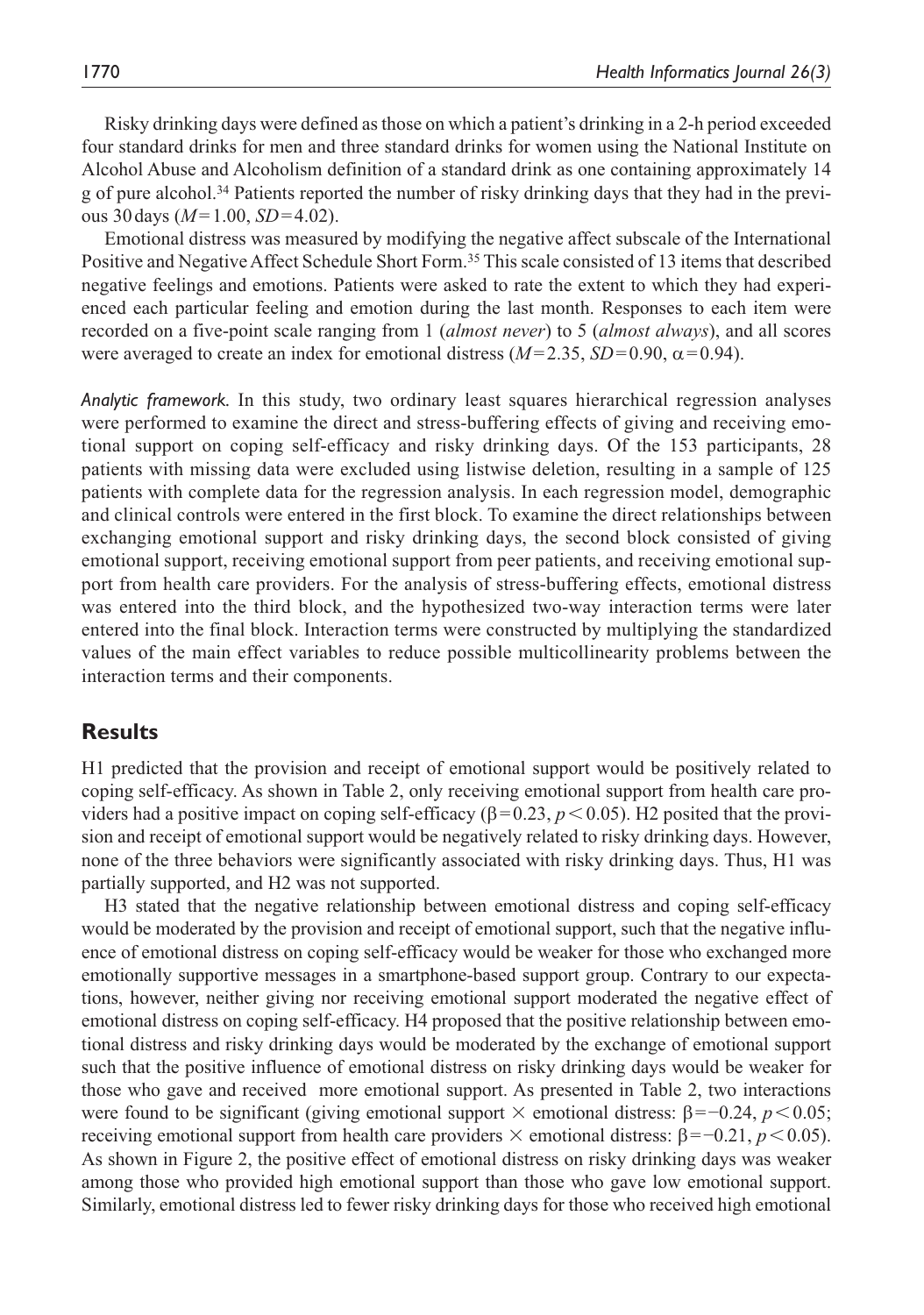|                                                                        | Total sample $(N = 125)$                                                                                                                                                                                                                                                                                                                                                                                                                                   |                                                    | AODD $\text{group}$ (N = 76)                                        |                                                                                                                                                                                                                                                                                                                      | AUD group $(N=49)$                                 |                                                                                                                                       |
|------------------------------------------------------------------------|------------------------------------------------------------------------------------------------------------------------------------------------------------------------------------------------------------------------------------------------------------------------------------------------------------------------------------------------------------------------------------------------------------------------------------------------------------|----------------------------------------------------|---------------------------------------------------------------------|----------------------------------------------------------------------------------------------------------------------------------------------------------------------------------------------------------------------------------------------------------------------------------------------------------------------|----------------------------------------------------|---------------------------------------------------------------------------------------------------------------------------------------|
|                                                                        | self-efficacy<br>Coping                                                                                                                                                                                                                                                                                                                                                                                                                                    | drinking days<br>Risky                             | self-efficacy<br>Coping                                             | drinking days<br>Risky                                                                                                                                                                                                                                                                                               | self-efficacy<br>Coping                            | drinking days<br>Risky                                                                                                                |
| Block I: control variables                                             |                                                                                                                                                                                                                                                                                                                                                                                                                                                            |                                                    |                                                                     |                                                                                                                                                                                                                                                                                                                      |                                                    |                                                                                                                                       |
| Age                                                                    |                                                                                                                                                                                                                                                                                                                                                                                                                                                            |                                                    |                                                                     |                                                                                                                                                                                                                                                                                                                      |                                                    |                                                                                                                                       |
| Gender (female = 1)                                                    |                                                                                                                                                                                                                                                                                                                                                                                                                                                            |                                                    |                                                                     |                                                                                                                                                                                                                                                                                                                      |                                                    |                                                                                                                                       |
| Education                                                              |                                                                                                                                                                                                                                                                                                                                                                                                                                                            |                                                    |                                                                     |                                                                                                                                                                                                                                                                                                                      |                                                    |                                                                                                                                       |
| Monthly family income                                                  |                                                                                                                                                                                                                                                                                                                                                                                                                                                            |                                                    |                                                                     |                                                                                                                                                                                                                                                                                                                      |                                                    |                                                                                                                                       |
| rears)<br>Duration of drinking problems (y                             | $\begin{array}{c}\n 1 \\  1 \\  2 \\  3 \\  4 \\  5 \\  6 \\  7 \\  8 \\  9 \\  1 \\  1 \\  1 \\  2 \\  3 \\  5 \\  6 \\  7 \\  8 \\  9 \\  1 \\  1 \\  1 \\  2 \\  3 \\  5 \\  6 \\  9 \\  1 \\  1 \\  2 \\  3 \\  4 \\  5 \\  6 \\  7 \\  9 \\  1 \\  1 \\  2 \\  3 \\  4 \\  5 \\  6 \\  7 \\  9 \\  1 \\  1 \\  2 \\  3 \\  4 \\  5 \\  6 \\  7 \\  8 \\  9 \\  1 \\  1 \\  1 \\  2 \\  3 \\  4 \\  5 \\  6 \\  7 \\  8 \\  9 \\  1 \\  1 \\  1 \\  2$ |                                                    |                                                                     |                                                                                                                                                                                                                                                                                                                      |                                                    |                                                                                                                                       |
| Number of attempt to quit drinking                                     |                                                                                                                                                                                                                                                                                                                                                                                                                                                            |                                                    |                                                                     |                                                                                                                                                                                                                                                                                                                      |                                                    |                                                                                                                                       |
| High-risk taker (yes = 1)                                              |                                                                                                                                                                                                                                                                                                                                                                                                                                                            |                                                    |                                                                     |                                                                                                                                                                                                                                                                                                                      |                                                    |                                                                                                                                       |
| AR <sup>2</sup> (%)                                                    |                                                                                                                                                                                                                                                                                                                                                                                                                                                            | 00 *<br>0 0 1 0 1 0 1 0 1 0 4<br>0 0 0 0 0 0 0 0 0 | $3.2357$<br>$3.557$<br>$3.5757$<br>$3.5757$<br>$3.5757$<br>$3.5757$ | $\frac{1}{10}$ $\frac{1}{2}$ $\frac{1}{6}$ $\frac{1}{6}$ $\frac{1}{6}$ $\frac{1}{6}$ $\frac{1}{6}$ $\frac{1}{6}$ $\frac{1}{6}$ $\frac{1}{6}$ $\frac{1}{6}$ $\frac{1}{6}$ $\frac{1}{6}$ $\frac{1}{6}$ $\frac{1}{6}$ $\frac{1}{6}$ $\frac{1}{6}$ $\frac{1}{6}$ $\frac{1}{6}$ $\frac{1}{6}$ $\frac{1}{6}$ $\frac{1}{6}$ |                                                    | $0.5\frac{*}{0.7}$<br>$0.29\frac{*}{0.7}$<br>$0.39\frac{*}{0.7}$<br>$0.59\frac{*}{0.7}$<br>$0.59\frac{*}{0.7}$<br>$0.59\frac{*}{0.7}$ |
| Block 2: direct effects                                                |                                                                                                                                                                                                                                                                                                                                                                                                                                                            |                                                    |                                                                     |                                                                                                                                                                                                                                                                                                                      |                                                    |                                                                                                                                       |
| Giving emotional support                                               |                                                                                                                                                                                                                                                                                                                                                                                                                                                            |                                                    |                                                                     |                                                                                                                                                                                                                                                                                                                      |                                                    |                                                                                                                                       |
| Receiving emotional support from peer patients                         |                                                                                                                                                                                                                                                                                                                                                                                                                                                            |                                                    |                                                                     |                                                                                                                                                                                                                                                                                                                      |                                                    |                                                                                                                                       |
| Receiving emotional support from health care providers                 | $0.\overline{18}$<br>$-0.\overline{18}$<br>$0.\overline{23}$<br>$6.\overline{5}$                                                                                                                                                                                                                                                                                                                                                                           | $-3.8$<br>$-3.8$<br>$-3.8$<br>$-3.4$               | $0.20$<br>$-0.11$<br>$0.26*$<br>8.2                                 | $-9.15$<br>$-9.13$<br>$-9.13$<br>$-3.4$                                                                                                                                                                                                                                                                              | $\frac{4}{0}$ 30<br>$\frac{3}{0}$ 30 $\frac{4}{0}$ |                                                                                                                                       |
| $\Delta R^2$ (%)                                                       |                                                                                                                                                                                                                                                                                                                                                                                                                                                            |                                                    |                                                                     |                                                                                                                                                                                                                                                                                                                      |                                                    | $0.05$<br>$9.05$<br>$9.05$<br>$9.4$                                                                                                   |
| Block 3: stress                                                        |                                                                                                                                                                                                                                                                                                                                                                                                                                                            |                                                    |                                                                     |                                                                                                                                                                                                                                                                                                                      |                                                    |                                                                                                                                       |
| Emotional distress                                                     | $-0.51***$                                                                                                                                                                                                                                                                                                                                                                                                                                                 | $0.27***$<br>6.7                                   |                                                                     | $0.33**$<br>9.5                                                                                                                                                                                                                                                                                                      | $-0.52***$                                         | $0.27$<br>6.8                                                                                                                         |
| $\Delta R^2$ (%)                                                       | 23.8                                                                                                                                                                                                                                                                                                                                                                                                                                                       |                                                    | $-0.53***$<br>24.6                                                  |                                                                                                                                                                                                                                                                                                                      | 25.4                                               |                                                                                                                                       |
| Block 4: stress-buffering effects                                      |                                                                                                                                                                                                                                                                                                                                                                                                                                                            |                                                    |                                                                     |                                                                                                                                                                                                                                                                                                                      |                                                    |                                                                                                                                       |
| Giving emotional support $\times$ Emotional distress                   | $-0.05$                                                                                                                                                                                                                                                                                                                                                                                                                                                    | $-0.24*$                                           | $-0.03$                                                             | $-0.27*$                                                                                                                                                                                                                                                                                                             | $rac{0}{9}$ $rac{0}{9}$                            | $-0.13$                                                                                                                               |
| Receiving emotional support from peer patients X<br>Emotional distress | 0.01                                                                                                                                                                                                                                                                                                                                                                                                                                                       |                                                    | $\frac{1}{2}$                                                       | $-0.01$                                                                                                                                                                                                                                                                                                              |                                                    |                                                                                                                                       |
| Receiving emotional support from health care providers $\times$        | 0.08                                                                                                                                                                                                                                                                                                                                                                                                                                                       | $-0.21*$                                           | $\overline{0}$ .                                                    | $-0.47*$                                                                                                                                                                                                                                                                                                             | 0.16                                               | $-0.21$                                                                                                                               |
| Emotional distress                                                     |                                                                                                                                                                                                                                                                                                                                                                                                                                                            |                                                    |                                                                     |                                                                                                                                                                                                                                                                                                                      |                                                    |                                                                                                                                       |
| AR <sup>2</sup> (%)                                                    | $\frac{8}{2}$                                                                                                                                                                                                                                                                                                                                                                                                                                              | $6.8$<br>25.3                                      | $1.7$<br>42.7                                                       | $11.8$<br>30.2                                                                                                                                                                                                                                                                                                       | 2.7<br>42.2                                        | $6.5$<br>39.9                                                                                                                         |
| Total AR <sup>2</sup> (%)                                              | 34.7                                                                                                                                                                                                                                                                                                                                                                                                                                                       |                                                    |                                                                     |                                                                                                                                                                                                                                                                                                                      |                                                    |                                                                                                                                       |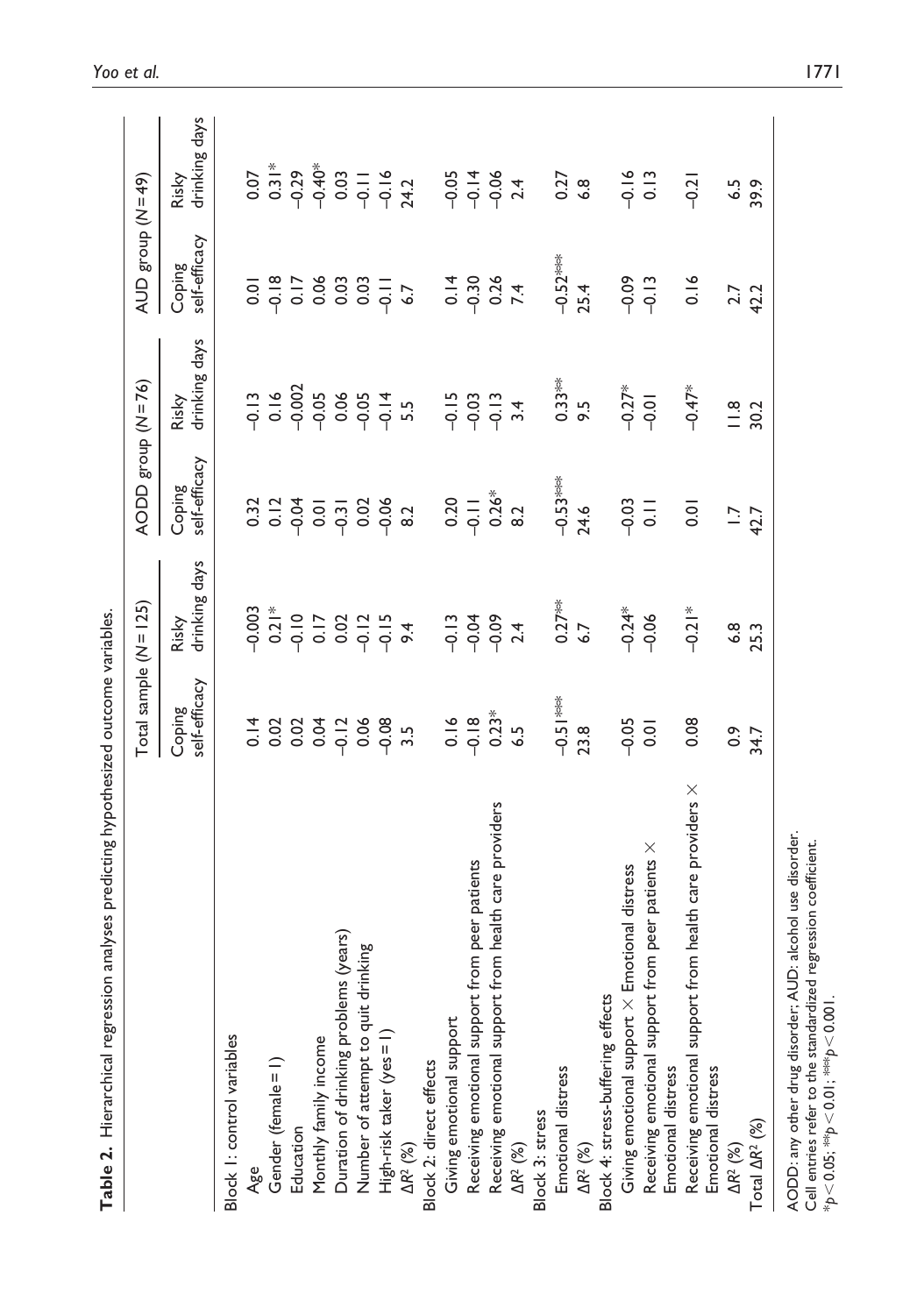

**Figure 2.** Interaction effect between emotional distress and giving emotional support on risky drinking days.

For illustration purpose, this study plotted using the means of the four subgroups: (1) low giving emotional support/ low emotional distress, (2) low giving emotional support/high emotional distress, (3) high giving emotional support/low emotional distress, and (4) high giving emotional support/high emotional distress.





For illustration purpose, this study plotted using the means of the four subgroups: (1) low receiving emotional support from providers/low emotional distress, (2) low receiving emotional support from providers/high emotional distress, (3) high receiving emotional support from providers/low emotional distress, and (4) high receiving emotional support from providers/high emotional distress.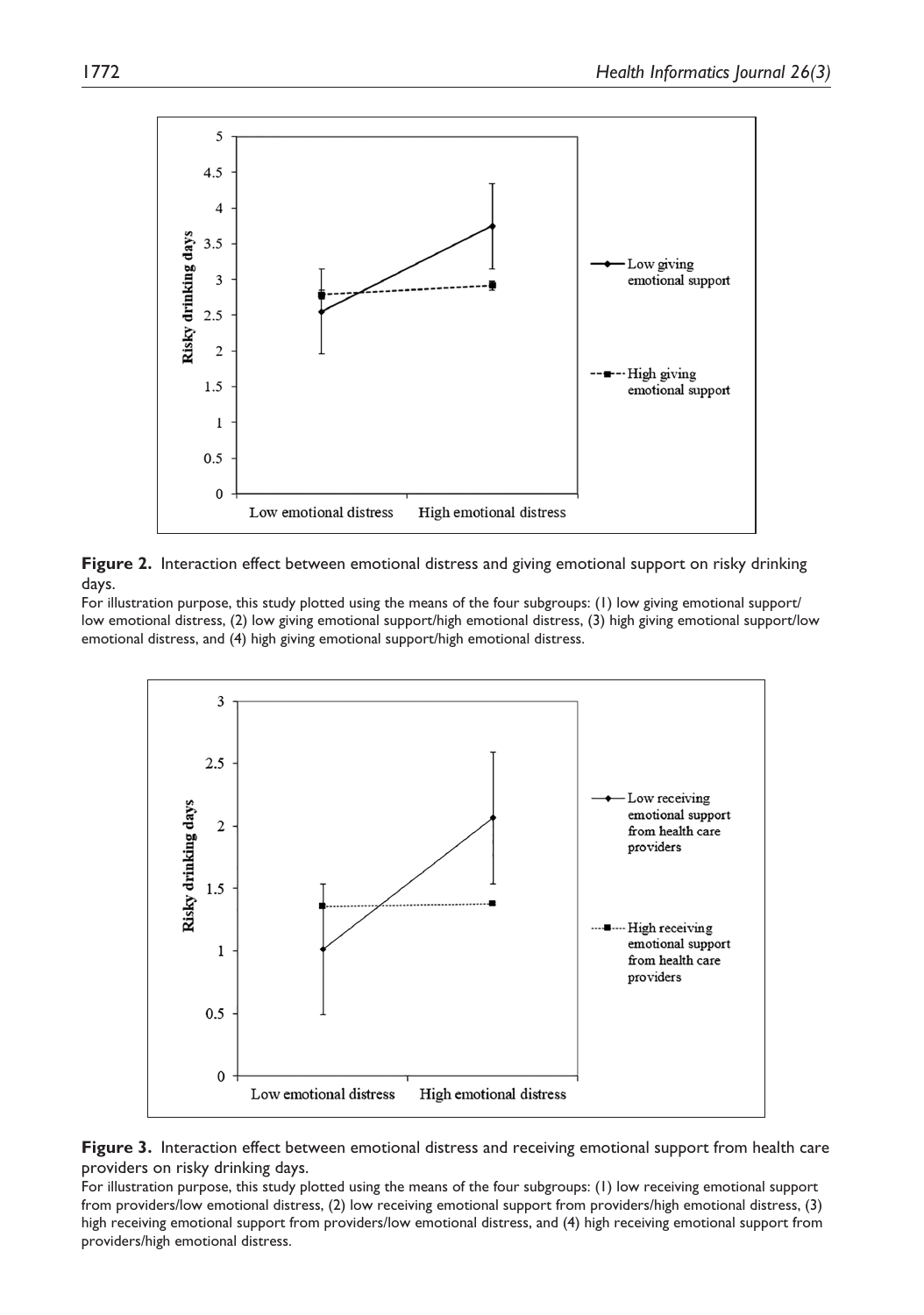support from health care providers compared to those who received low emotional support from health care providers (see Figure 3). Thus, H3 was not supported, and H4 was partially supported.

H5 proposed that people with AODD will benefit more from giving and receiving emotional support than those with AUD. As shown in Table 2, significant effects of giving and receiving emotional support from health care providers were found in the group of AODD, but not the group of AUD. Hence, H5 was partially supported.

## **Discussion**

Smartphone technologies show promise as an efficacious and cost-effective tools for recovery management of chronic diseases.<sup>36</sup> Given that alcoholism is a chronic disease and acute treatment is only the beginning of care for alcoholism, it is very important to offer ongoing support for relapse prevention after patients with alcohol dependence complete residential treatment.10 Despite the fact that alcoholic patients actively share social support in smartphone-based support groups,<sup>10,11</sup> relatively little is known regarding the role and effectiveness of social support communication in such groups in the treatment of alcohol use disorders. Based on the direct and stress-buffering models of social support,<sup>26</sup> this study thus examined whether giving and receiving emotional support via a smartphone-based support group contributes to recovery from alcoholism.

Regarding the direct effects of giving and receiving emotional support, only receipt of emotional support from health care providers positively influenced coping self-efficacy. This finding aligns with previous findings that health care providers play a significant role in assisting patients with problem-solving coping/illness regulation by providing helpful emotional support.<sup>19,37</sup> Although emotional support generally is considered a resource outside of typical clinical settings, health care provider–patient communication itself is a form of emotional support that can include encouragement, praise, reassurance, advice, and advocacy.38 In particular, health care providers are most effective when they provide a combination of direct assistance, advice, or guidance and emotional support.19 In the A-CHESS group, the health care providers would provide both emotional and informational support aiming to improve patients' confidence in being able to cope with alcohol use disorders. However, contrary to expectations, receiving emotional support from peer patients did not exert significant effects on the AUD treatment outcomes. In the treatment of addiction, peer support cannot replace the need for social support from health care professionals because peers do not have the sufficient skills and knowledge required to manage psychiatric conditions or high-risk situations.<sup>39</sup> Furthermore, peer support work can be exhausting and emotionally challenging due to sharing and coping with the difficult experiences of peer group members.<sup>40</sup>

The buffering effects of giving and receiving emotional support are also a meaningful finding of this study. Specifically, there was a strong positive relationship between emotional distress and risky drinking days for people who gave and received low emotional support, whereas there was a weak relationship between emotional distress and risky drinking days for those who exchanged high emotional support. These results empirically support the claim that social support communication protects (i.e. buffers) alcoholic patients from the deleterious effects of stress on alcohol consumption.31 In other words, giving emotional support and receiving emotional support from health care providers act as a buffer, protecting patients from the harmful effects of emotional distress on risky drinking. The effect of giving emotional support merits further discussion. According to helper therapy principles,<sup>41</sup> people who give social support to others engage in self-reflection by evaluating their own problems objectively and learning effective coping skills, which ultimately leads to a reduction in levels of emotional distress.42 Thus, the decreased emotional distress can lead to fewer unhealthy behaviors, including risky drinking.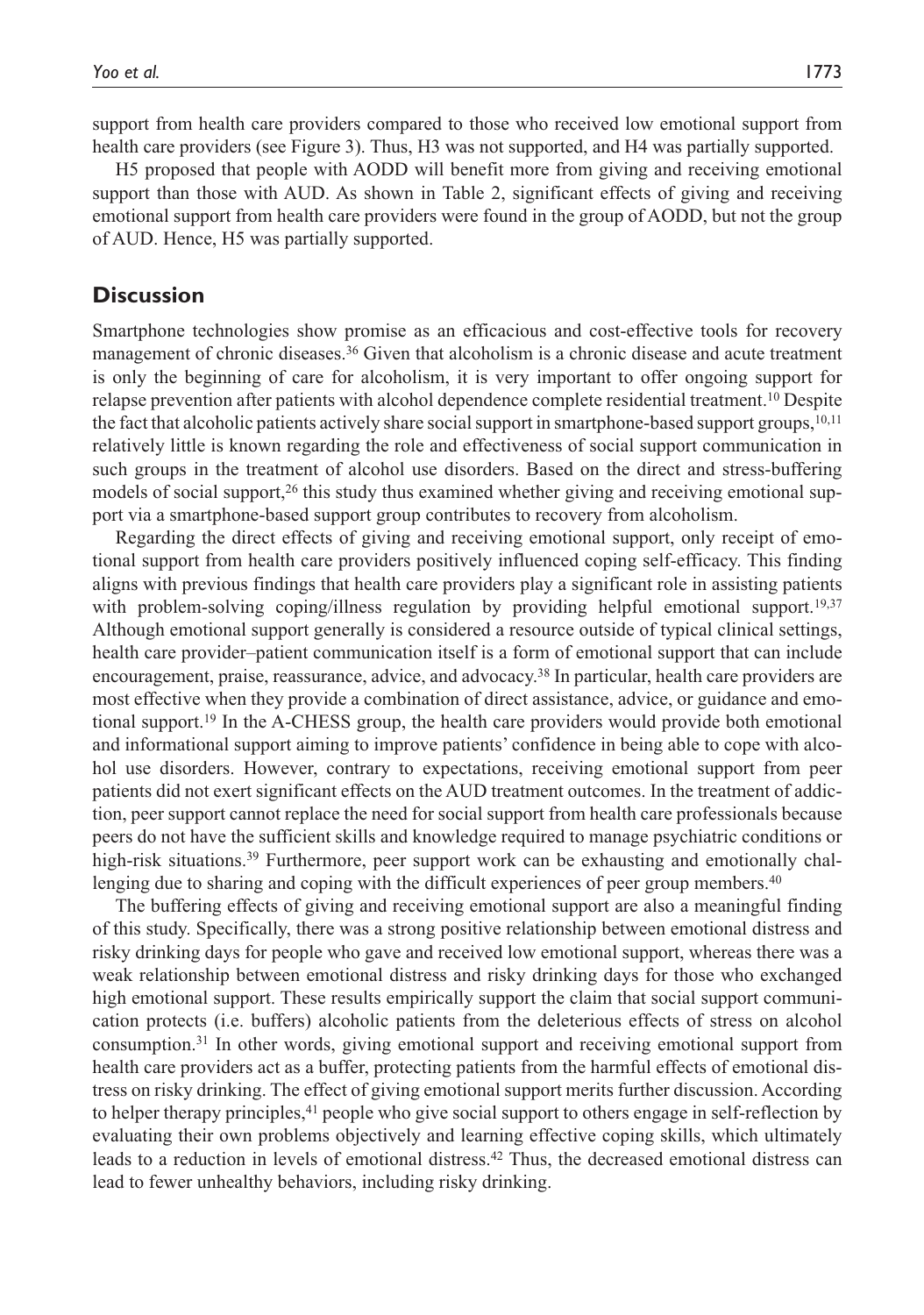Notably, the benefits of receiving emotional support from health care providers were obtained for only alcoholic patients with other drug use disorders. According to the optimal matching hypothesis,43 the effects of social support are enhanced when its provision is matched with the need for support. The presence of multiple disorders would cause greater mental and emotional instability. In this situation, emotional support from health care providers could be profoundly effective to satisfy the high demands of emotional support for those with AODD.

This study has several limitations. First, we focused on only the online bulletin board-formatted discussion group that was accessible through patients' smartphones. Future research should attempt to replicate the findings using different types of smartphone communication applications. Second, we did not examine the different types of social support such as emotional, informational, instrumental, and appraisal support. Given that different types of social support influence the nature and process of alcoholism treatment in different ways, future researchers should identify and compare the differential impact of types of social support exchanged in smartphone-based alcoholism support groups. Finally, this study was conducted with a US population and the findings may vary if conducted elsewhere, considering the different factors in other countries. Thus, we should be careful when attempting to generalize the results of this study to other countries or cultures.

The findings of this study suggest two practical implications. First, clinicians and researchers should use the features of smartphone-based support groups to reach out to alcoholic patients in need and encourage them to participate in the exchange of emotional support. Second, our findings are applicable to the design and implementation of smartphone-based support groups. Given that the provision and receipt of emotional support play distinct roles in the treatment of alcohol use disorders, group moderators should strategically promote the roles of support providers and recipients among the group participants. Finally, smartphone-based support groups can encounter disadvantages such as group participants' privacy and security concerns, differences in people's digital skills or literacy, and increased costs. Thus, it is necessary to address the challenges associated with improving the effectiveness of smartphone-based alcoholism support groups.

#### **Declaration of conflicting interests**

The authors(s) declared no potential conflicts of interest with respect to the research, authorship, and/or publication of this article.

### **Funding**

The author(s) disclosed receipt of the following financial support for the research, authorship, and/or publication of this article: This study was supported by grant R01 AA017192 from the National Institute on Alcohol Abuse and Alcoholism.

## **ORCID iD**

Woohyun Yoo **<https://orcid.org/0000-0002-1434-8097>** 

### **References**

- 1. National Institute on Alcohol Abuse and Alcoholism. Alcohol use disorder (AUD) in the United States. <www.niaaa.nih.gov/publications/brochures-and-fact-sheets/alcohol-facts-and-statistics>(2017, accessed 6 February 2018).
- 2. Richter C, Effenberger S, Bschor T, et al. Efficacy and safety of levetiracetam for the prevention of alcohol relapse in recently detoxified alcohol-dependent patients: a randomized trial. *J Clin Psychopharmacol* 2012; 32(4): 558–562.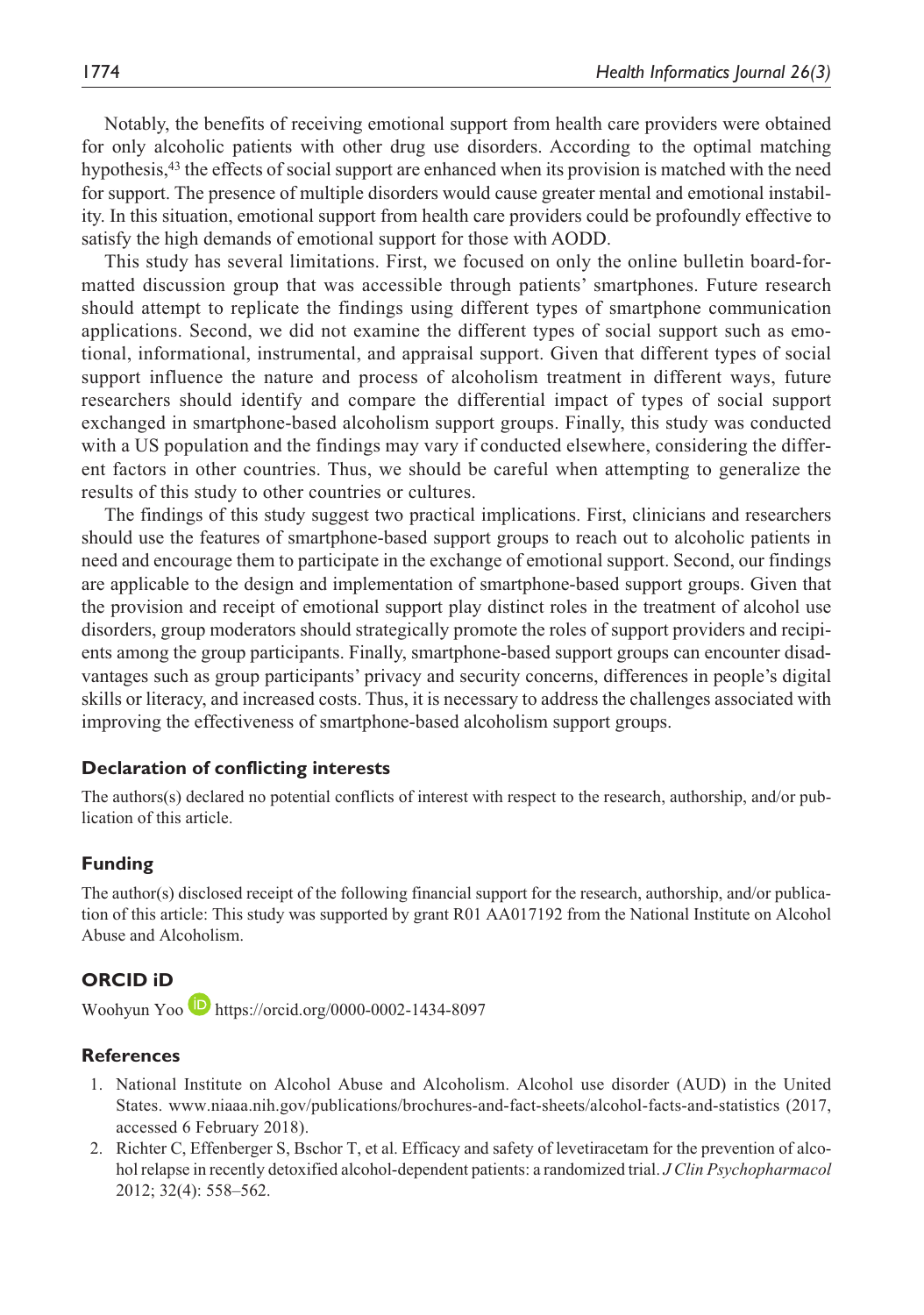- 3. McLellan AT, Carise D and Kleber HD. Can the national addiction treatment infrastructure support the public's demand for quality care. *J Subst Abuse Treat* 2003; 25(2): 117–121.
- 4. Gustafson DH, Shaw BR, Isham AJ, et al. Explicating an evidence-based, theoretically informed, mobile technology-based system to improve outcomes for people in recovery for alcohol dependence. *Subst Use Misuse* 2011; 46(1): 96–111.
- 5. VanLear CA, Sheehan M, Withers LA, et al. AA online: the enactment of supportive computer mediated communication. *Western J Comm* 2005; 69: 5–26.
- 6. Coulson NS. Sharing, supporting and sobriety: a qualitative analysis of messages posted to alcoholrelated online discussion forums in the United Kingdom. *J Subst Use* 2014; 19: 176–180.
- 7. Green-Hamann S, Eichhorn KC and Sherblom JC. An exploration of why people participate in Second Life social support groups. *J Comput-Mediat Comm* 2011; 16: 465–491.
- 8. Rains SA and Young V. A meta-analysis of research on formal computer-mediated support groups: examining group characteristics and health outcomes. *Hum Commun Res* 2009; 35: 309–336.
- 9. Cunningham JA. Comparison of two internet-based interventions for problem drinkers: randomized controlled trial. *J Med Internet Res* 2012; 14(4): e107.
- 10. McTavish FM, Chih MY, Shah D, et al. How patients recovering from alcoholism use a smartphone intervention. *J Dual Diagn* 2012; 8(4): 294–304.
- 11. Yoo W, Shah DV, Chih MY, et al. Predicting changes in giving and receiving emotional support within a smartphone-based alcoholism support group. *Comput Hum Behav* 2012; 78: 261–272.
- 12. Fukuoka Y, Kamitani E, Bonnet K, et al. Real-time social support through a mobile virtual community to improve healthy behavior in overweight and sedentary adults: a focus group analysis. *J Med Internet Res* 2011; 13(3): e49.
- 13. Han JY, Shah DV, Kim E, et al. Empathic exchanges in online cancer support groups: distinguishing message expression and reception effects. *Health Commun* 2011; 26(2): 185–197.
- 14. Kim E, Han JY, Moon TJ, et al. The process and effect of supportive message expression and reception in online breast cancer support groups. *Psychooncology* 2012; 21(5): 531–540.
- 15. Yoo W, Namkoong K, Choi M, et al. Giving and receiving emotional support online: communication competence as a moderator of psychosocial benefits for women with breast cancer. *Comput Human Behav* 2014; 30: 13–22.
- 16. van Uden-Kraan CF, Drossaert CH, Taal E, et al. Empowering processes and outcomes of participation in online support groups for patients with breast cancer, arthritis, or fibromyalgia. *Qual Health Res* 2008; 18: 405–417.
- 17. Shaw BR, McTavish F, Hawkins R, et al. Experiences of women with breast cancer: exchanging social support over the CHESS computer network. *J Health Commun* 2000; 5(2): 135–159.
- 18. Wright K. Social support within an on-line cancer community: an assessment of emotional support, perceptions of advantages and disadvantages, and motives for using the community from a communication perspective. *J Appl Commun Res* 2002; 30: 195–209.
- 19. Dunkel-Schetter C. Social support and cancer: findings based on patient interviews and their implications. *J Soc Issues* 1984; 40: 77–98.
- 20. Mello S, Tan AS, Armstrong K, et al. Anxiety and depression among cancer survivors: the role of engagement with sources of emotional support information. *Health Commun* 2013; 28(4): 389–396.
- 21. Macdonald JG. Predictors of treatment outcome for alcoholic women. *Int J Addict* 1987; 22(3): 235–248.
- 22. Dobkin PL, De CM, Paraherakis A, et al. The role of functional social support in treatment retention and outcomes among outpatient adult substance abusers. *Addiction* 2002; 97(3): 347–356.
- 23. Beattie MC and Longabaugh R. General and alcohol-specific social support following treatment. *Addict Behav* 1999; 24(5): 593–606.
- 24. Booth BM, Cook CL and Blow FC. Comorbid mental disorders in patients with AMA discharges from alcoholism treatment. *Hosp Community Psychiatry* 1992; 43(7): 730–731.
- 25. Humphreys K, Moos RH and Finney JW. Two pathways out of drinking problems without professional treatment. *Addict Behav* 1995; 20(4): 427–441.
- 26. Cohen S and Wills TA. Stress, social support, and the buffering hypothesis. *Psychol Bull* 1985; 98: 310–357.